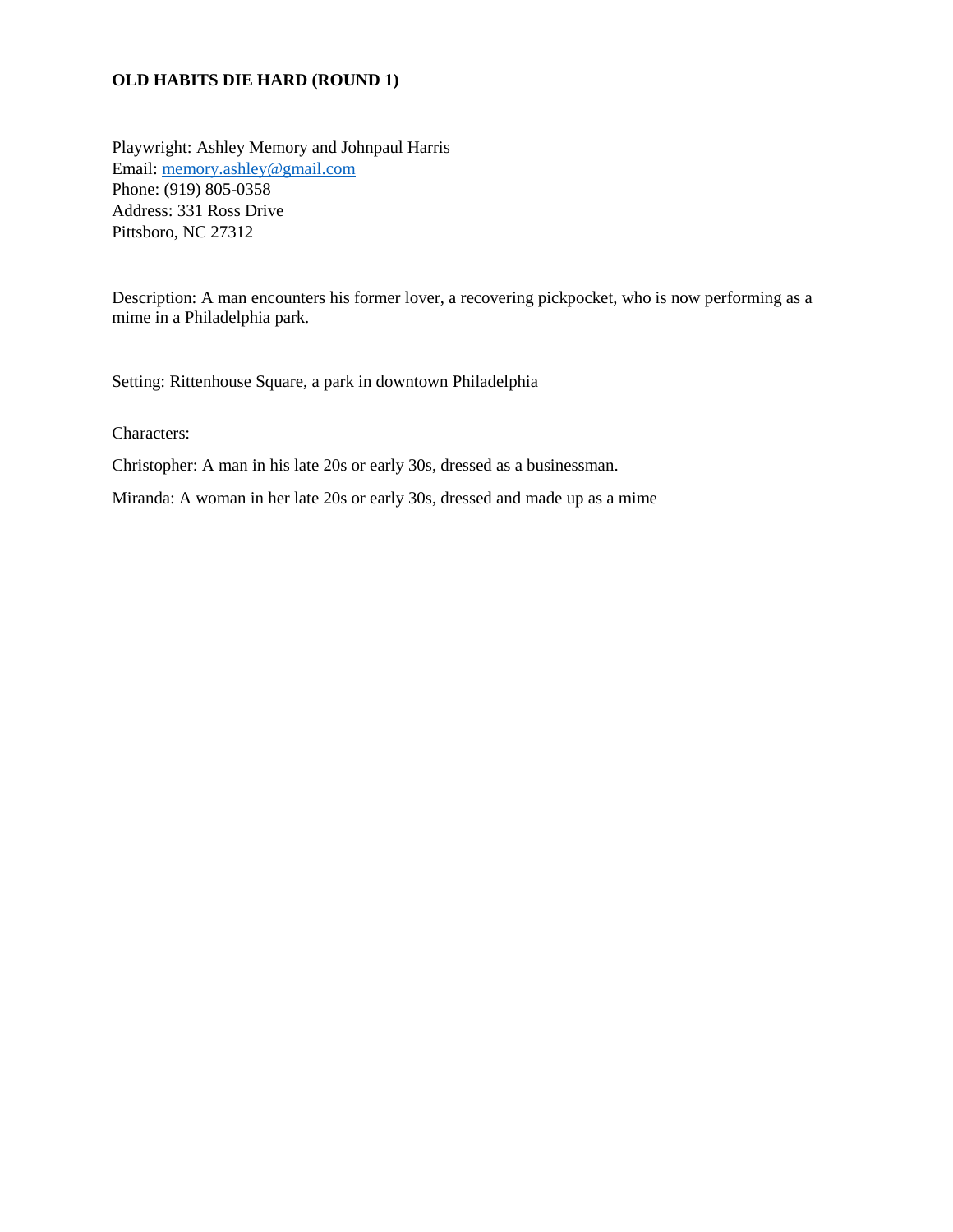## **OLD HABITS DIE HARD (ROUND 1)**

MIRANDA: (*She sees Christopher, jumps into the air, throws her arms back, and then smiles broadly.)*

CHRISTOPHER: (*softly)* Miranda?

MIRANDA: (*nods vigorously, continues smiling)*

CHRISTOPHER: It's been a long time. Five? Six years?

*(He moves in for a hug with his arms open.)*

MIRANDA: (*nods and moves into his arms)*

*(They spin around several times.)*

CHRISTOPHER: After you dropped out of college, I heard you went to mime school. I guess this is what mimes do, perform in streets and parks like this?

MIRANDA: (*takes her hat off)*

CHRISTOPHER: Does this really pay the bills?

MIRANDA: (*pulls out a big roll of bills and stylishly wiggles it between her fingers)*

CHRISTOPHER: Congratulations. I see that you're making honest money now.

MIRANDA: (*bows)*

CHRISTOPHER: (*bittersweet)* I'm really happy for you. But I have to admit that even though we broke up long ago, I still find myself thinking about you every once in a while. After all, I used to be your Christo-Bear.

MIRANDA: (*pulls out a handkerchief and blots her eyes)*

CHRISTOPHER: Seriously. I've been worried about you, Miranda. You were one of the most notorious pickpockets in the city.

MIRANDA: (*sheepish, bows her head)*

CHRISTOPHER: I mean, really. I saw you actually pick a wallet from a linebacker who played for the Eagles.

MIRANDA: (*continues to bow her head)*

CHRISTOPHER: You were a part of Main Line society and Daddy gave you everything you ever wanted. So why did you take all that stuff? It couldn't have been about the money. Heck, you even stole a badge from the Chief of Police himself.

MIRANDA: (*sticks out her hands for handcuffs)*

CHRISTOPHER: (*grabs her hands)* Oh, you got by with it. You always did. You even took from me. My I-pod, my class ring, my grandfather's pocketknife. *Pauses.* I understand. I get it now. It was just a game to you. Everything you took from me you gave back.

MIRANDA: (*holds up his watch and hands it back)*